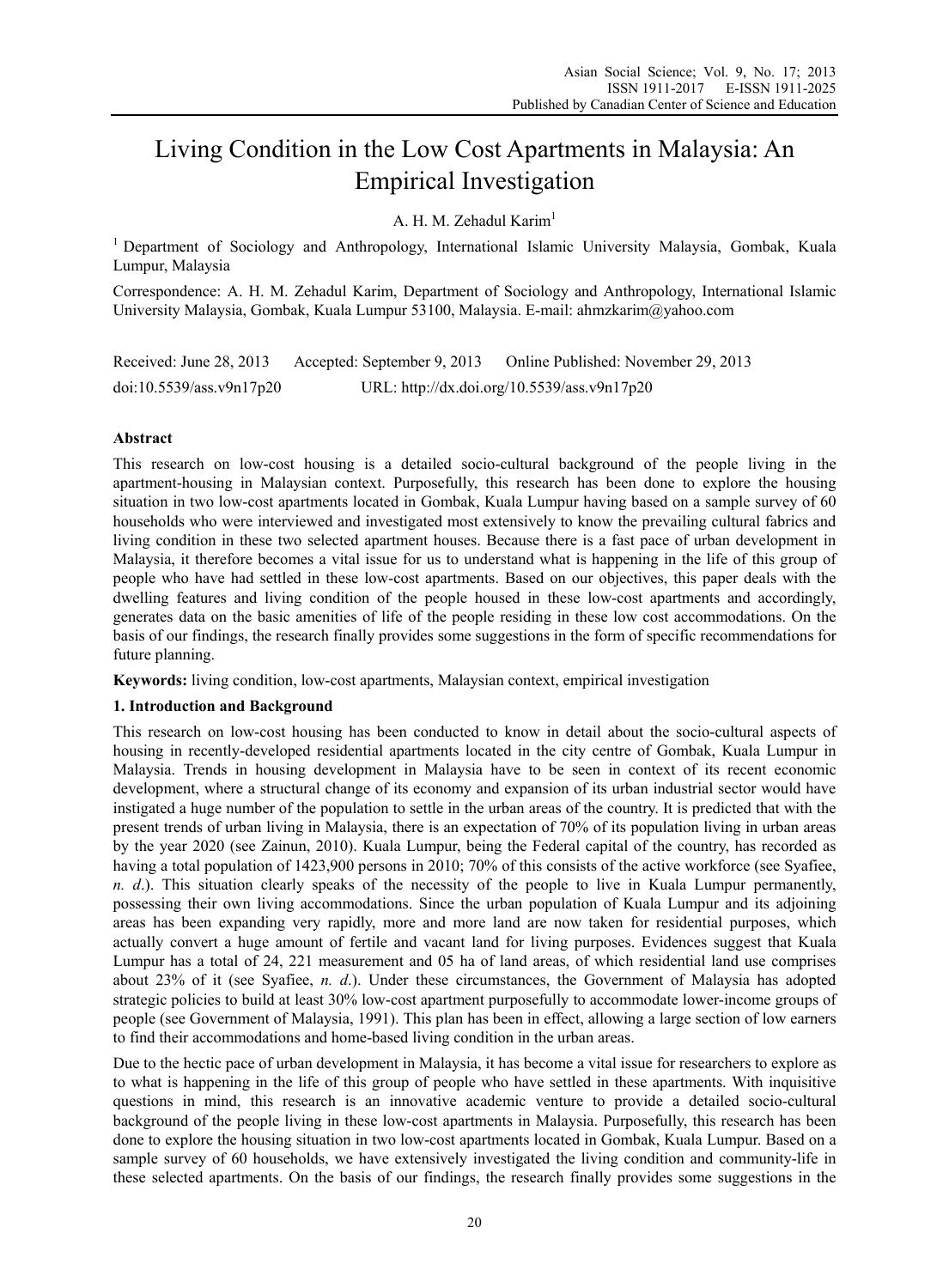form of specific recommendations for future planning.

#### *1.1 Low-Cost Apartments: Conceptualizing the Present Research*

Low-cost housing apartments have now been regarded as important residential concept in the urban living world-wide. It appears that due to tremendous urban growth throughout the world, there has been an urgent need to construct accommodations for a huge number of people in towns and cities around the world. Across the world, Malaysia is significantly noted as one of the five-tigers of Southeast Asia who has moved rapidly in terms of its economic development and urbanization. To keep pace with the flow of urbanization, the Government of Malaysia has to respond immediately by making some strategic planning to build new houses in the form of apartments in different cities and towns of the country. Among these, the most fruitful outcome emerged when the authorities took decision to construct low-cost housing for the lower income group in society. Accordingly, the Government entertained private initiatives for constructing high-raised apartments throughout the country (Note 1).

Many researchers however, mention that low and medium-cost housing in Malaysia have been facing two important problems in regard to its quantity and quality. The first issue was raised by Razali (1993) when he clearly mentions that the number of low-cost housing is quite insufficient in contrast to the total demand in the country. The second issue is that many of the low-cost housing in Malaysia do not provide good-quality living for its residents in terms of their infrastructural needs, socio-cultural privileges and religious facilities (see Tan, 1980).

In Western literature (e.g., Hoffman, 1996; Jones *et al.,* 1991), the term 'low-cost housing' is often designated as 'affordable housing' or 'low-income housing' (Note 2) synonymously to explicate more or less, a similar meaning to denote housing settlement, which are principally constructed for the poor and marginal people. In the United States, the Federal Government considers those housing as 'affordable housing' whose owners and/or residents do not spend more than 30% of their total earning as valuation of their repayment installment for purchase of the house or payment of rental every month (see Jones *et al*., 1997). As a matter of fact, the term 'affordable' refers to the financial capability of the owners and/or residents and accordingly for that reason, the construction cost of these houses is intentionally curtailed to keep the value of the house very low and reachable. Many researchers (e.g., Othman, 1993) in the Asian context also often use the concept of 'affordable housing' to designate low-cost housing. Whatever may the term be, we may designate those housing which are built for the poor and marginal people as low cost.

In Malaysia, low-cost housing is identified as those dwellings where the buying price of each unit of house is fixed at the range of RM 4,000.00. This price of low-cost housing has been determined and announced by the Government in a newly-revised price-level estimation of all houses in general in June 1998 (see Ministry of Housing and Local Government, 1998) (Note 3). We shall return to this discussion in a later section of this article to relate it to the economic development, urbanization and housing requirements.

#### *1.2 Present Research and Its Contextuality*

This research on low-cost apartment housing in Malaysia is specifically designed to know in detail the socio-cultural aspects of housing situation in the recently-developed residential apartments located in the city centre of Gombak in Kuala Lumpur. Kuala Lumpur is the capital city of Malaysia with a population of 1,423,900 in the year 2000 (Government of Malaysia, 2000). Among them, 70% belongs to the active work-force of which more than 52% are involved in trading and business activities (see Syafiee, n. d.). This situation clearly speaks of the necessity for the people to live permanently in Kuala Lumpur, possessing their own living accommodations and shelter.

Since the urban population in Kuala Lumpur and its adjoining areas has been increasing very rapidly, more and more land are taken for residential buildings which effectually convert a huge amount of fertile vacant land for living purposes. Under these circumstances, the Government has adopted policies to build apartments to accommodate its large number of population in Kuala Lumpur (see Government of Malaysia, 1996; Government of Malaysia, 2006). Since the majority of the people come from middle and low-income background, the Government purposefully has instructed housing developers in the country to cater to these low-earning groups. This plan has been in effect, allowing a large section of the society to find their own community life in the city areas.

Because there is a fast pace of urban development in Malaysia, it therefore becomes a vital issue for us to understand what is happening in the life of this group of people who have settled in these low-cost apartments. This research is an innovative study of the socio-cultural features of the people living in low-cost houses in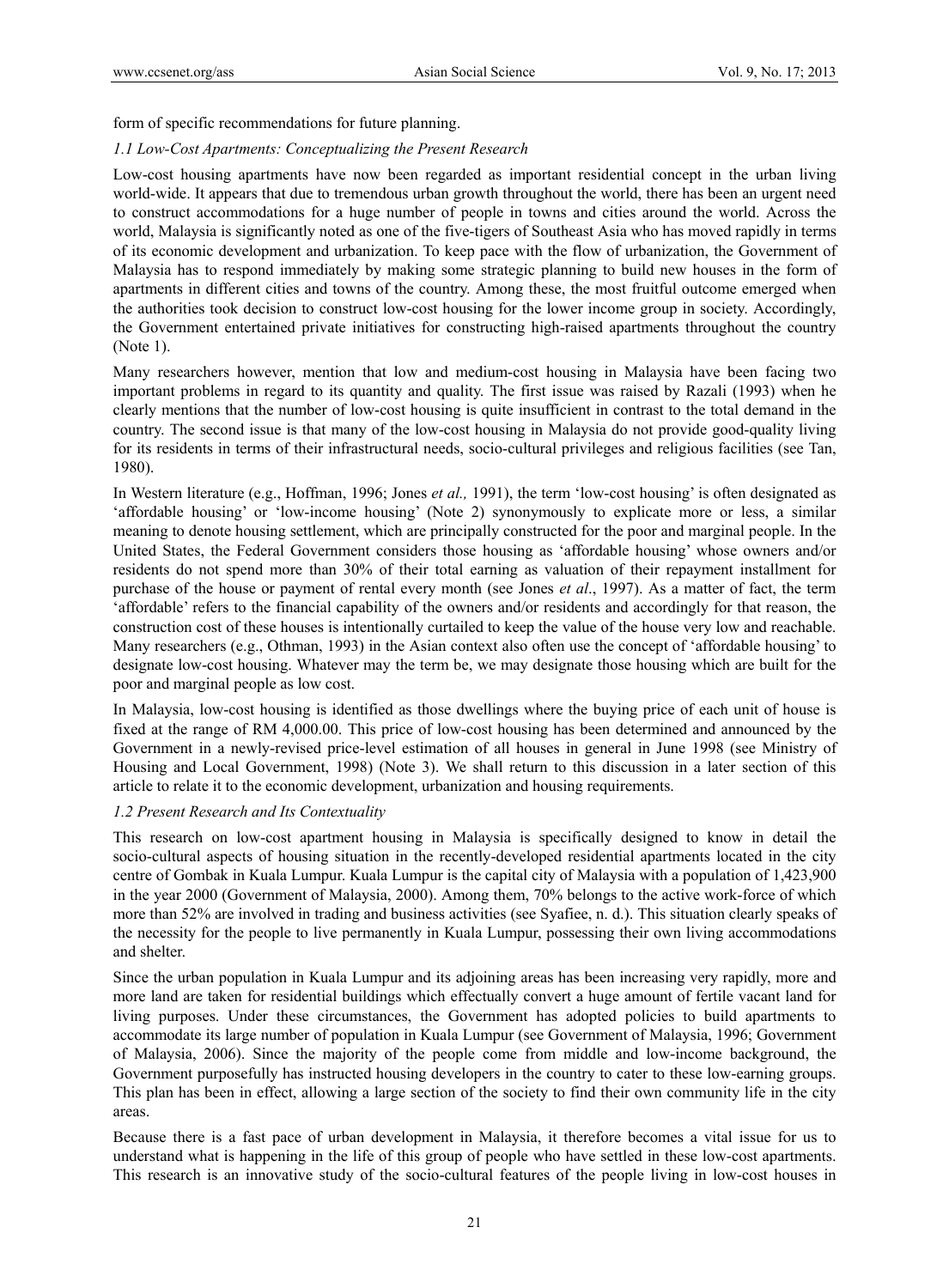Malaysia. The research has been done to explore the housing situation in two low-cost apartments in Gombak, Kuala Lumpur. Using a sample survey of 60 households, we have extensively identified the living condition and community life of this selected apartment households. (Note 4) Based on our findings, the research provides some recommendations for future planning. Thus, the main objective of this research is to know about the life and living situations in low-cost apartments in Malaysia and also to know the background-information of the people living therein.

# **2. Data Sources, Methodology and Review of Literature**

This research is an exploratory study based on both quantitative and qualitative information in regard to life and living in low-cost housing in Malaysia. Indicatively, the research has been done in two specific apartments chosen in the Gombak area of Kuala Lumpur. A total of 60 sample families, 30 from each study site have been identified for exclusive interviews (also see note 7 for further clarity). The selection of the respondents had been done by identifying them according to their availability in convenience snowball technique. The identified sample households were interviewed most extensively with a set of lengthy questionnaire which contained all types of socio-demographic and numerical information relating to the life of people living in two low cost apartments. Apart from this quantitative data, the research also incorporated a few case studies to our topic.

In the meantime, a comprehensive documentation survey was also conducted to gather information relating to physical and infra-structural facilities and logistic support available to these housing. This research also provides us with all aspects of the accommodation, structural plan in regard to housing facilities provided to the residents, their access to religious places, vacant space for gardening and other facilities made available to them.

# *2.1 Review of Literature and Documentation on Low-Cost Housing*

A significant number of academics and researchers in Malaysia and elsewhere in the world have conducted a few useful studies regarding housing situation in urban areas; and a few of them have specifically dealt with low-cost housing. Jones *et al*. (1997) wrote a book entitled, "Good Neighbors: Affordable Family Housing" and provide us with a detailed history of this type of family housing in the United States. (Note 5) At the beginning of the book, the writers identify the persons living in those houses with their background information. In this context, they also describe the community aspects of affordable housing, which seem to be relevant to our research. Since we have decided to focus on low-cost housing in the form of apartments, we have fortunately come across another study conducted by Rahim and Co. Research (1994) in Malaysia with the specific title of "The Klang Valley Condominium" which has given us some ideas regarding the marketability of these houses in Malaysia since 1994.

The School of Housing, Building and Planning of the University Sains Malaysia (USM) in collaboration with the Ministry of Housing and Local Government of Malaysia organized a conference entitled "Low Cost Housing: Affordable Housing in Malaysia-Towards the Year 2020". Apart from the above two institutions, this conference was further assisted by the University of Wales and British Research Establishment through the British Council. A number of papers relating to affordable housing in Malaysia were presented at the conference which along with other important issues very genuinely focused on the economics of low-cost housing, infrastructural aspects and design perspectives of affordable housing.

Apart from the above-mentioned broad-based research and conferences, there have been a few specific studies regarding Malaysian low-cost housing, focusing more on specificity in this context. Among these, Salleh and Meng (1997) published a book entitled "Low-Cost Housing in Malaysia" relating the issue with urbanization. With a detailed discussion on the performance and economics of low-cost housing, they surveyed the issues, and problems of this housing in general. Two years after this publication, Sirat *et al.*, (1999) with five colleagues from Universiti Sains Malaysia published an important book entitled "Low-Cost Housing in Urban-Industrial Centre of Malaysia: Issues and Challenges" (1997) covering a wide range of topics on low-cost housing. This book outlines the socio-demographic profile of the residents in urban-industrial centres of Penang, Selangor/Klang Valley and Johor through postal survey and field interviews.

Salleh and Yusof (2006) conducted another research on "Residential Satisfaction in Low-Cost Housing in Malaysia". Research was also first initiative by Husna and Nurijan (1987), focusing on the residential satisfaction of low-cost housing in Malaysia. A total of 575 households from Penang and 223 households from Terangganu was the focus point of this research. In determining the main factors affecting residential satisfaction, Varimax Rotation Methods (VRM) and Kaiser-Meyer-Olkin (KMO) strategies were adopted. Besides these, the study also shows the use of Barletts Test of Sphericity. Based on the description and factor analysis, the study found that the residential satisfaction of the residents in these accommodations was much higher in this context. A more or less similar study was done by Mohit, Ibrahim and Rashid (2010) to gain an assessment of residential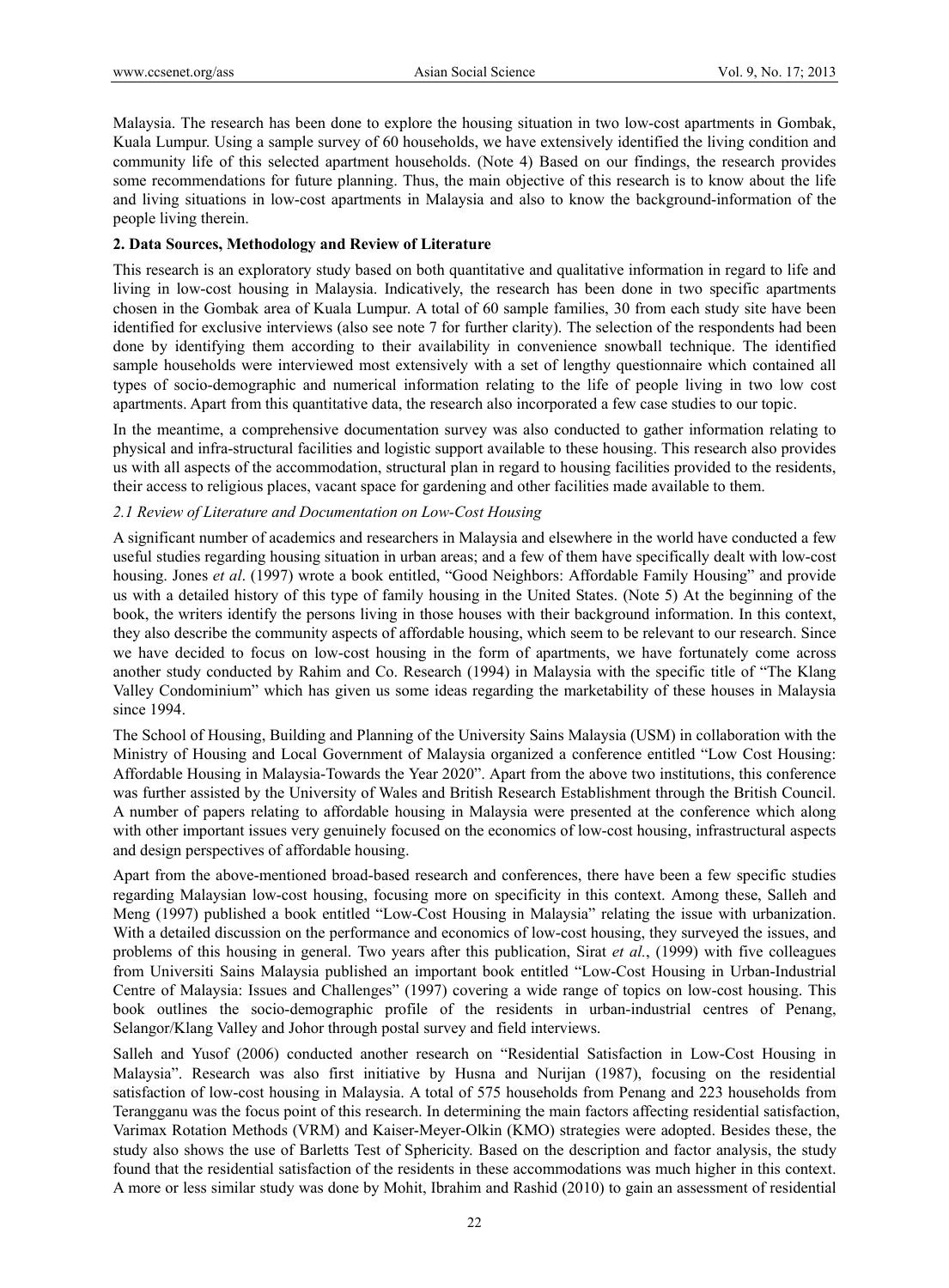inhabitants in public low-cost housing in Kuala Lumpur. The research dealt with 45 variables which were grouped into five broad components relating to the dwelling unit features, dwelling unit support services, public facilities, neighborhood facilities and social environment. The research gave a concluding observation, saying that the residents were moderately satisfied with their dwelling units.

Syafiee from the Department of Urban and Regional Planning of International Islamic University Malaysia conducted a research on housing in the Malaysian context specially focusing on low and medium cost housing. In the concluding points of his paper, Syafiee (n. d.) emphasized on the significance of this type of housing and urged private and public sectors to provide economic support to the low and medium income people.

Contexually, we may now refer to the works of Suhaida and her associates who carried out a research entitled "A Conceptual Overview of Housing Affordability in Selangor, Malaysia" to identify clearly the income-earner group focusing on their affordability in housing cost in Kuala Lumpur (see Suhaida *et al*., 2010). In the same year, another research was done by Hashim and Rahim (2010) to emphasize more on community intimacy, specially focusing on the privacy needs of urban Malays, which involved the inclusion of 401 respondents from two study areas, namely Gombak and Kajang. Based on survey method and in-depth interviews, the research indicates that the meaning of privacy of the Malays was influenced enormously by cultural norms and religious beliefs of other ethnic groups, which are traditionally different from their own way of life.

Recently, there has been a massive demand of low-cost housing in Malaysia which effectually has spurred a huge construction of residential areas in the form of apartment houses. Accordingly, Zainun and her associates (2010) have provided us with authentic information on the specific demands of low-cost housing in Johor Bahru with a specific design using Artificial Neural Networks (ANN). In an impact study, Artificial Neural Networks, Amiruddin and Yong (2009) conducted another study on low-cost housing in respect to assessing the impact of it on communities and it provides a detailed insight into the social spaces to ascertain as to how the communities approach the use of public spaces in high-raised housing. Apart from these, Salleh (2008) also carried out an important study on residential and neighborhood satisfaction of housing quality. We have a number of additional references on low-cost housing that have been conducted by Agus (2002), and Mohit et al. (2010), Hashim *et al.* (2006) in the Malaysian context.

As we know, there is an acute demand of low-cost housing and it is also simultaneously an electoral promise on the part of present political administrators of the country at the state level. In this context, this research is a venture to know about the living condition of the residents in this type of housing which focus varies distinctively on community aspects.

Alexander von Hoffman (1996) of Harvard University gives us another direction in regard to low-cost housing in the United States. In this context, Hoffman provides us with a broad history of the American low-income housing policy specially focusing on three periods in time showing clearly as to how idealistic thinking has created some sort of disillusionment with housing programme in the United States. A research on the economics of low-cost housing relating to sites, services and subsidies was done by Stephen and David (1987) who was published in World Bank Economics Review of the Oxford Journals of Economics and Social Sciences presenting a guideline and suggestions for housing sector policies. These guidelines allow us to find out how far these suggestions based on their paradigm will be relevant and also will fit our planning for future Malaysian housing policies.

Based on the above, an important paper by Salleh (2010) was published entitled "Housing and Environment" which briefly included some major aspects of the situation of low-cost housing in Malaysia. The paper aptly relates urban growth and urbanization in context to housing needs and thus provides us with a brief idea about the planning and housing development process in Malaysia. In his paper, the idea of low-cost housing was conceptualized with affordability of the consumer. The residential neighborhood and environment have also been identified as important elements of low-cost housing which seem to have some relevance to our present research on low-cost housing.

# **3. Living Condition in Low-Cost Housing in Malaysia: Data-Based Analytical Documentation**

Based on our objectives, this section of the paper deals with the dwelling features and community-life of the people living in these low-cost housing of two selected recently-built apartment houses in Gombak, Kuala Lumpur. The housing condition and living situation in low-cost housing are the most important priority in conceptualizing the community-life of these residential units. From that perspective, this part of the discussion generates data on the basic amenities of life of the people in these residential accommodations.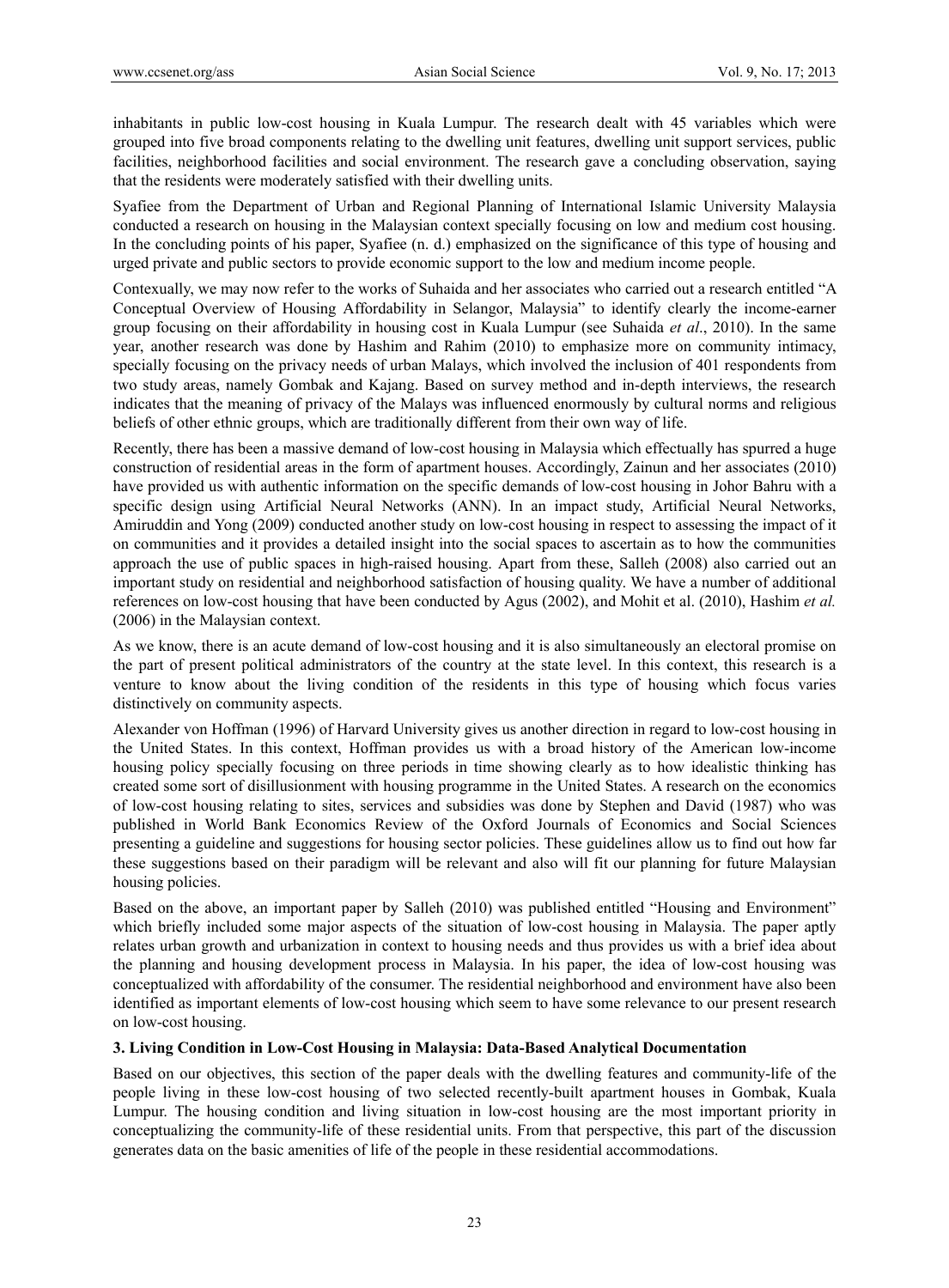# *3.1 Tenure of Housing and Basic Amenities Available*

Before analyzing the socio-demographic data on family life, it is essential to show the ownership aspects of these residences. As has been indicated before, the rapid expansion of the urban sector and a relatively static economy in Malaysia stimulate its rural people from the *kampung* (village) to move to the cities having found their employment in the centers of trade and commerce in the urban-industrial areas (see Osman-Rani, 1996). Eventually, many new settlers have to buy new houses in the city areas. In that context, both study areas of Terminal Putra and Taman Melati of Gombak are centrally and suitably located, well-connected with link-roads, LRT and bus service called Rapid-KL.

Two types of tenure-houses are available in these apartments; one is the owner-occupied and the other is rental housing. Data reveal that owner-occupied housing remain the pre-dominant tennurial type in Terminal Putra accounting for 73.3% of the families while rental houses in that apartment constitute 26.7%. This situation however, is different in regard to Taman Melati, where the owner-occupied housing is only 43.3% significantly showing an increasing trend of 56.7% among renters.

The profile of the housing structure as it is etched in the measurement provided shows a floor space of 450 sq. ft. in almost all houses. In regard to the basic amenities, these 60 houses (Note 6) have two bedrooms with a dining space and one toilet having sufficient water supply. Our data clearly indicate that none of these houses however, have any drawing room and also at the same time, they do not have any study room for their children. The structural projection further shows that these housing units do not contain any storerooms and also at the same time, they fail to provide any space for balcony-type ventilation. With a very stint living space, these houses are designed within a limited space applying all rudimentary architectural and engineering skills.

# *3.2 Assessing Overall Residential Satisfaction*

To make an assessment of residential amenities, we have identified seven indicators for judging their level of satisfaction. This judgment is done first of all on specific items like having satisfactory water supply, proper bathing facilities, hygienic toilets, sufficient lighting and suitable cooking facilities. The respondents were also asked to mention as to whether they have over-all satisfaction in this type of housing in general.

By appropriate fiscal consideration and planning inducements, the housing structure of these condominiums was built in such a way so that it fulfills the minimal requirements essential for everyday living. We have identified a few such essential items which allow us to have a judgment on the likeability of these apartments. These are shown Table 1 below:

|                                 | Terminal Putra Apartment |             | Taman Melati Apartment |              |
|---------------------------------|--------------------------|-------------|------------------------|--------------|
| Items of Facilities             | Level of satisfaction    |             | Level of satisfaction  |              |
|                                 | $(N=30)$                 |             | $(N=30)$               |              |
|                                 | Unhappy                  | Happy       | Unhappy                | Happy        |
| Water supply                    |                          | $30(100\%)$ | $7(23.33\%)$           | $23(76.6\%)$ |
| <b>Bathing Facilities</b>       | $1(3.33\%)$              | 29 (96.67%) | 5(16.67%)              | 25 (83.33%)  |
| <b>Toilet Facilities</b>        | $1(3.33\%)$              | 29 (96.67%) | 8(26.67%)              | 22 (73.33%)  |
| Type of Lightening              | $1(3.33\%)$              | 29 (96.67%) | $9(30.00\%)$           | 21 (70.00%)  |
| <b>Cooking Facilities</b>       | $2(6.67\%)$              | 28 (93.33%) | $3(10.00\%)$           | 27 (90.00%)  |
| <b>Overall Living Condition</b> | $2(6.67\%)$              | 28 (93.33%) | $3(10.00\%)$           | 27 (90.00%)  |

|  | Table 1. Distribution of the family heads showing their satisfaction on facilities available |  |  |
|--|----------------------------------------------------------------------------------------------|--|--|
|  |                                                                                              |  |  |

It is apparent from Table 1 that the respondents were more or less happy with the facilities and privileges provided to them in these apartments. In order to know their overall satisfaction, the respondents were given a question as to whether they were happy living in these apartments. A preponderant majority (55 or 91.67%) of the respondents very reluctantly expressed their satisfaction about the living conditions. This is because the residents were very much aware about housing investment policies of low-cost housing. While talking to a few management people, we learned that the structure of these low-cost housing were designed very carefully to keep the building costs at the minimum so that the poor and marginal people can afford to buy them without having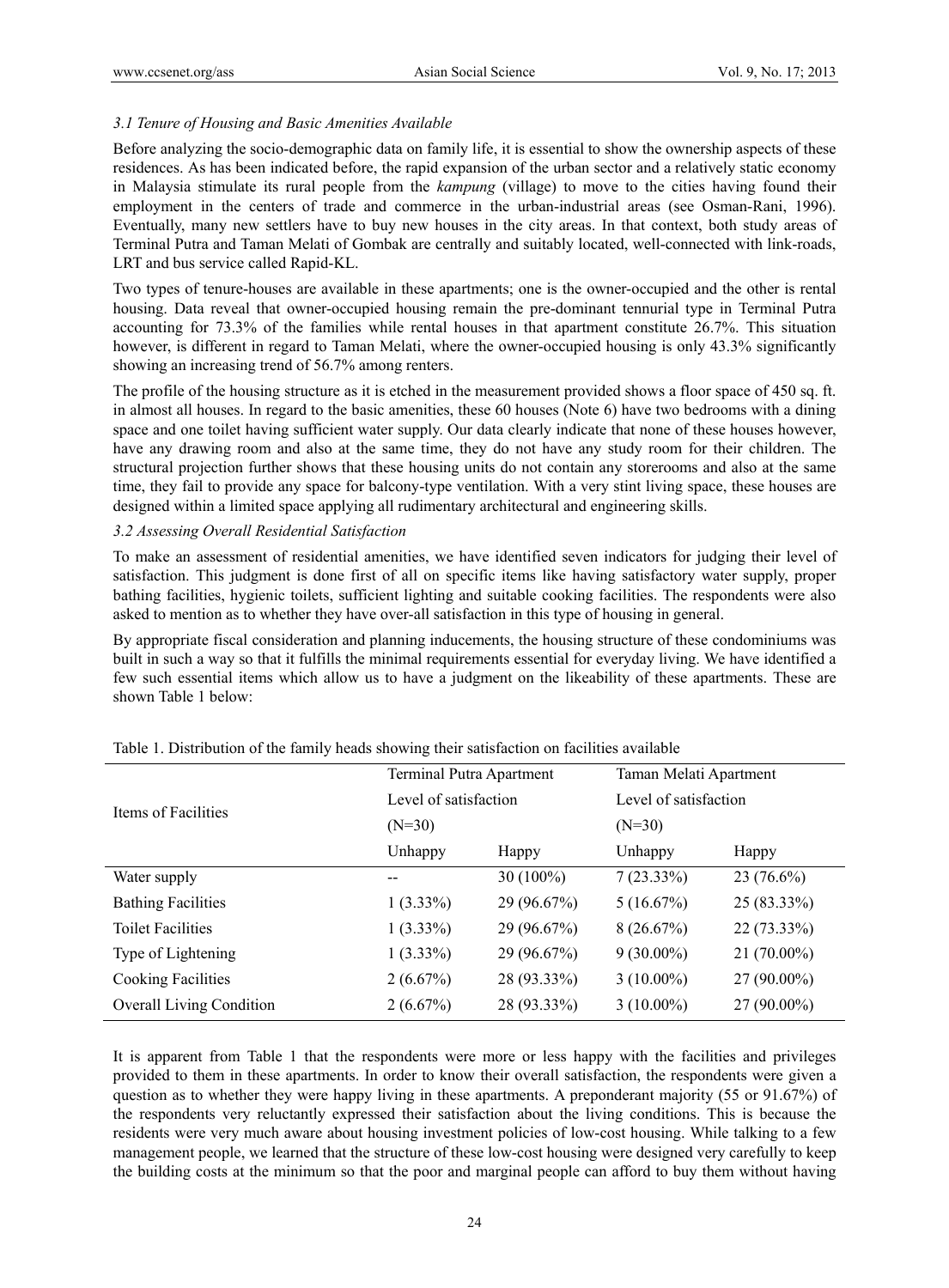any financial problems. But in reality, when their replies about the satisfaction had been verified and cross-checked, through an alternative methodological technique, it becomes clear to us that the residents were facing multiple problems and these required to be solved in future planning of low-cost housing. This issue is highlighted at the later part of this paper.

#### *3.3 Demographic Profile of the Residents in Low-Cost Housing*

This section of the paper depicts socio-demographic information about the residents in these two study sites. Accordingly, the data on respondents' age have been classified into three broad categories: 'young' (up to 35 years of age), 'middle-aged' (36 to 50 years), and 'old' (51 years and above). Age data however, do not show any significant pattern of dominance of any particular group; rather all ages had equal access to these housing (see Table 2).

# Table 2. A table sharing the demographic profile of the residents in low-cost housing

| Age of Residents                              | Terminal Putra Apartment | Taman Melati Apartment |
|-----------------------------------------------|--------------------------|------------------------|
| Age category                                  | $(N=30)$                 | $(N=30)$               |
| Young (up to 35 years of age)                 | 8(26.67%)                | $15(50\%)$             |
| Middle-aged (36 to 50 years of age)           | 10 (33.33%)              | 6(20%)                 |
| Old-aged $(51 \text{ years+})$                | $12(40\%)$               | $9(30\%)$              |
| Occupation of Family Heads                    |                          |                        |
| <b>Types of Occupation</b>                    |                          |                        |
| Petty traders, businessmen, and self-employed | 8(26.67%)                | $7(23.33\%)$           |
| Government and non-government personnel       | 4 (13.33%)               | $10(33.33\%)$          |
| Technicians and IT personnel                  | $6(20\%)$                | $3(10\%)$              |
| Bus and taxi drivers                          | $3(10\%)$                | $1(3.33\%)$            |
| Retirees                                      | $4(13.33\%)$             | 5(16.67%)              |
| Engineers, Supervisors, Designer and Lecturer | 5(16.67%)                | $4(13.33\%)$           |
| Monthly Earning of the Family-Heads           |                          |                        |
| Earning(monthly)                              |                          |                        |
| Up to 2000 (low income)                       | 17(56.67%)               | 14(46.67%)             |
| RM 2001-3000 (Marginal Income)                | $9(30.0\%)$              | $12(40.0\%)$           |
| RM 3001 and above                             | $4(13.33\%)$             | $4(13.33\%)$           |
|                                               | 30 (100%)                | 30 (100%)              |
| <b>Expenditure of Households</b>              |                          |                        |
| Expenditure (monthly)                         |                          |                        |
| Up to RM 2000 a month                         | 16 (53.33%)              | 23 (76.67%)            |
| RM 2001-3000                                  | $12(40.0\%)$             | 5(16.67%)              |
| RM 3001 and above                             | 2(6.67%)                 | 2(6.67%)               |
|                                               | 30 (100%)                | 30 (100%)              |

A much diversified occupation has been identified where 60 persons had mentioned at least 40 different patterns of works. Naturally, this diversification comes due to economic change which combines many types of works at the individual level based on their specialization. For a meaningful analysis, these wide diversities have been categorized under broad headings shown in Table 2 of this paper.

Occupational diversities indicate that by profession, many of these respondents are fixed income professionals who cannot often afford high and medium-cost housing. For that reason, they have chosen these apartments which seem affordable in context to their earnings. The pattern also indicates that many persons residing in these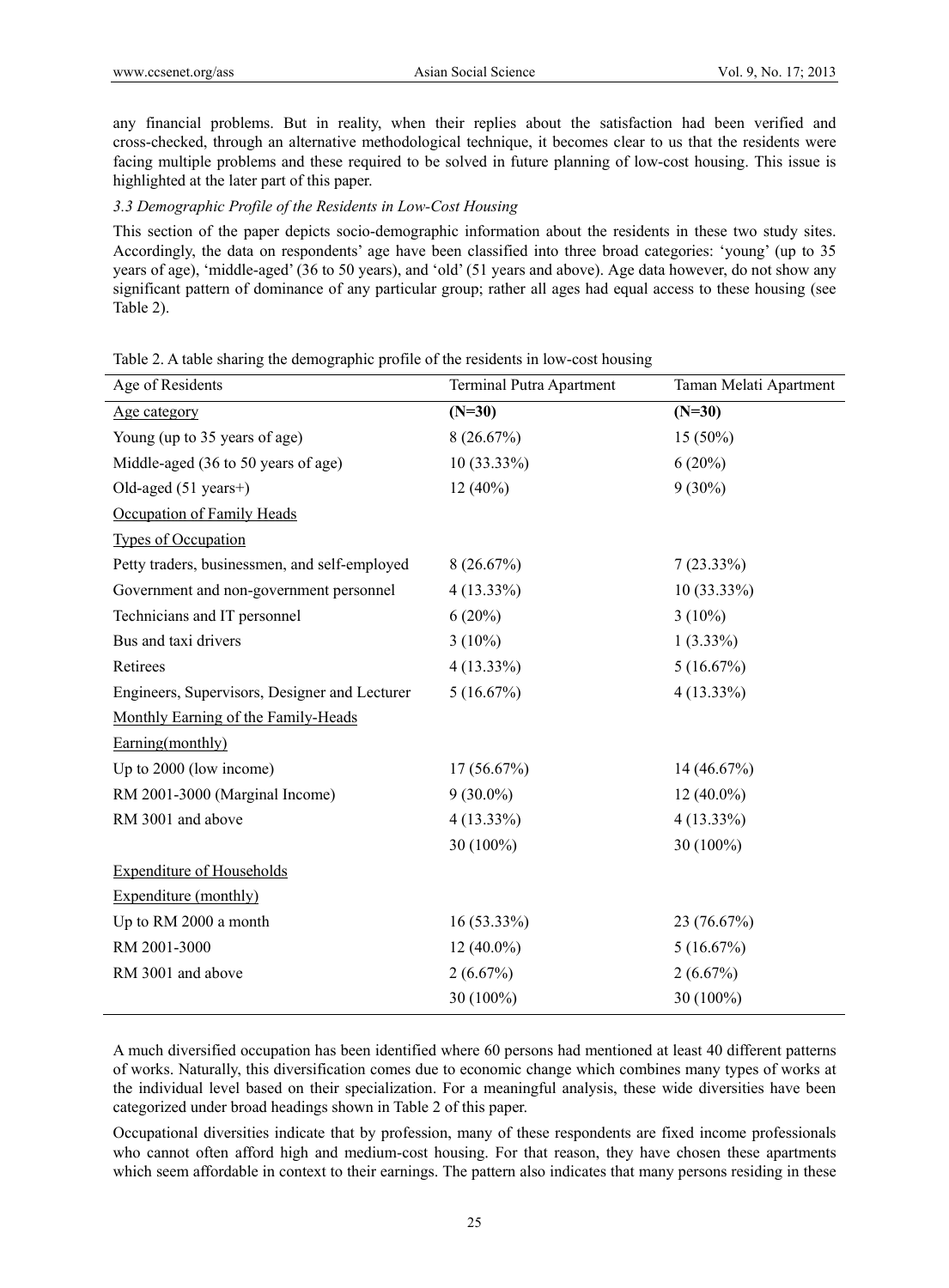low-cost housing may be low-income earners but they seem to be educated and academically qualified.

# *3.4 Earning of the Respondents*

It is quite indicative that the low-cost residents are by profession low-income earners in the society. A total of 60 respondents had been grouped into three major earning categories and among them, 52 (86.67%) families earn within the range of RM 3000 which is very low and moderate income. A few of them (i.e., 8 or 13.33%) have satisfactory income level with moderate earnings.

# *3.5 Two Case Studies*

Based on the above discussion, two case studies are incorporated below to supplement our information further.

**Case # 1:** Siti Fauzia, a 47-year old woman lives in Apartment No 7 of Block D at Terminal Putra condominium. She bought this house in 1987. Siti Fauzia works as a clerical staff earning RM1600 a month with which she has to maintain her husband and four children as her husband is currently unemployed. Although Fauzia seems to be apparently satisfied with the utilities and facilities, she has mixed reaction about staying in this apartment. They have two bedrooms but do not have any specific study room as such for her school-going children. Also at the same time, this house does not have any storeroom. These make her uncomfortable. From cultural and religious points of view, she likes staying here as most of the residents come from her own ethnic group. Yet she has some dislike for these apartments as most of the people she opines are unfriendly. There is not much socio-cultural interaction among the residents nor do they have any special place where the residents could meet and socialize. She further says that although architecturally, the apartment is nice and has all the required facilities, it lacks many privileges. She clearly mentioned that most importantly, they have been missing the community life as they expect for their socio-cultural survival.

**Case # 2:** Mohammad Hasnizam is a Muslim Malay, a 40-year old resident of Block E, Apartment 8 of Taman Melati. Mohammad is a petty businessman earning RM2500 a month, married to Nor Haslinda, a housewife staying at home. They have 3 children; two boys and a girl, all of whom go to schools. Mohammad Hasnizam is also the owner of the recently bought apartment. For that reason, he has to pay an amount of RM 500 as bank-loan which he borrowed for buying this house. He expressed an overall satisfaction in staying in this apartment and he also has some psychological satisfaction as the building has a *surau* (Muslim prayer room). It allows the people to attend the timely prayers where there occurs an agglomeration of the community people from their own ethnic group.

# *3.6 Assessing the Needs and Requirements of the Residents*

A congruent policy-planning for low-cost housing may begin with a proper assessment of the community needs and requirements as mentioned by the residents of these communities. It is very much essential for the policy planners to identify the location, to fix a reasonable salable price for each unit corresponding to the income of these residents. It will eventually allow us to know about the 'affordability-situation' of these tenants. Accordingly, for that reason, we have listed below a number of needs and requirements of the residents staying in these low-cost apartments.

| Residents' Needs and Requirements              | Frequency $(N=60)$ |
|------------------------------------------------|--------------------|
| Separate toilet and bathroom for every house   | 57 (95%)           |
| Separate reading room for the children         | 59 (83.33%)        |
| Store room and porch for ventilation           | 49 (81.67%)        |
| Security gate for safety of residents          | 48 $(80.0\%)$      |
| Repairing, renovating and painting the flats   | 46(76.67%)         |
| Sports-court and recreation space for children | 46 (76.67%)        |
| Halls and space for community gathering        | 46(76.67%)         |
| More lights in the surrounding areas           | 45 (75.0%)         |
| More space for car parking                     | 44 (73.33%)        |
| Free Health and medical assistance             | 40 $(60.67\%)$     |

Table 3. Needs and requirements of the residents as part of apartment living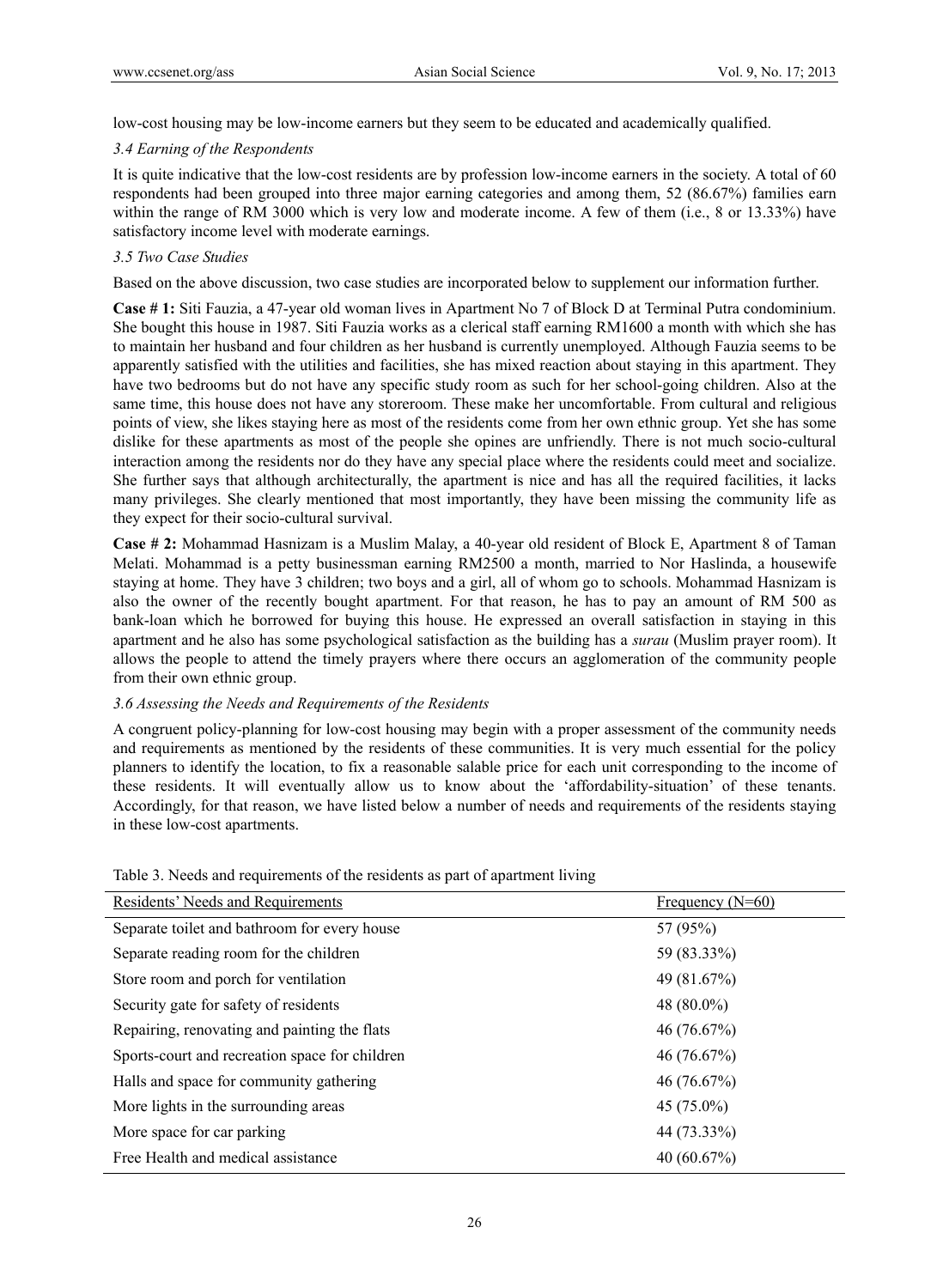#### **4. Conclusion and Recommendations**

Rapid expansion of the urban sector in Malaysia has brought several issues to the forefront and one of which is the acute need of housing for its burgeoning population settled in cities and towns. As the urban sector is largely composed of low-income people working in the trade, business and commerce, it therefore becomes necessary to build plenty of low cost accommodations that would suit them financially.

The Malaysian government has a special commitment to provide adequate, affordable and quality houses for all segments in phases (see Government Malaysia, 2001). Accordingly, it has taken positive steps to make housing accessible to the low-earners, and contextually this research has special significance in having empirical evidences which might be useful for policy planners of the country.

It is admitted that simple improvement of the infrastructural development of housing is not always the real improvement of residential living. There should be some congruities between infrastructural developments with that of community life. Characteristically, the development assessment of housing requires fulfillment of community life and living conditions as significant preconditions.

Based on our discussion in the foregoing pages, it can be reasonably concluded here that in assessing community life in urban low-cost housing, it is also partly essential to account for urban growth and proliferation. The residents of Terminal Putra and Taman Melati apartments reflect the total way of life in urban atmosphere. In no way, it is an exception to it.

While we come to the residents of these housing directly, it appears to us that the apartment people had expressed their overall satisfaction in living in these places. The profile of the housing shows that 97% of the residents had such satisfaction in regard to the overall condition of these houses, whereas 91.67% have expressed their specific satisfaction on basic amenities of the estate system shown in detail in preceding section. However, the list of the problems identified by the residents clearly indicates that their needs and requirements about the living space, reading room, storeroom and extra bathroom facilities are major demands of every person living in these apartments. They expressed their major dissatisfaction about community life as well where the residents complained that the people in these apartments usually do not interact with each other very frequently. Moreover, there is no common place or space where the residents could exchange greetings on special days and events. For that reason, it may be mentioned here that in terms of community life, the apartment dwellers have clear dissatisfaction. It seems that the developers somehow ignored this aspect of living condition. Improving quality residential life also requires the opportunities for the improvement of cultural and recreational facilities as well. The construction of new houses thus has to be seen in the context of current housing situation and unfulfilled or pent up demands of the present residents. As a matter of fact, these might be considered as learning strategies for future housing improvements of low-cost residents.

#### **References**

- Agus, M. R. (2002). The role of state and market in the Malaysian housing sector. *Journal of Housing and the Built Environment, 17*(1), 47-79. http://dx.doi.org/10.1023/A:1014868908840
- Amiruddin, A. M. R., & Yong, G. K. (2009). Study on low-cost high rise urban housing in Kuala Lumpur-Impact on communities and social spaces. *International Journal of Housing Science and Its Applications, 33*(2), 117-126.
- Government Malaysia. (2001). *Eighth Malaysia Plan*. Putajaya: Prime Minister's Department.
- Government of Malaysia. (1991). *Urbanization and Urban Grouth in Malaysian Population Census*. Kuala Lumpur Department of Statistics.
- Government of Malaysia. (1996). *Seventh Malaysian Plan*. Kuala Lumpur: Percetakan Nasianal Malaysia.
- Government of Malaysia. (2000). *Population and Housing Census Report 2000*. Kuala Lumpur: Percetakan Nasional Berhad. Department of Statistics.
- Government of Malaysia. (2006). *Ninth Malaysia Plan*. Kuala Lumpur: Percetakan Nasional Malaysia.
- Hashim, A. H., & Rahim, Z. A. (2010). Privacy and housing modifications among Malay urban dwellers in Selangor. *Pertanika Journal of Social Science and Humanities, 18*(2), 259-269.
- Hashim, A. H., Rahim, Z. A., Rashid, S. N. S. A., & Yahaua, N. (2006). Visual Privacy and family intimacy: A case study of Malay inhabitants living in two-storey low-cost terrace housing. *Environment and Planning B: Planning and Design, 33*(2), 301-318. http://dx.doi.org/10.1068/b31053
- Hoffman, A. (1996). High Ambitions: The Past and Future of American Low-Income Housing Policy. *Housing*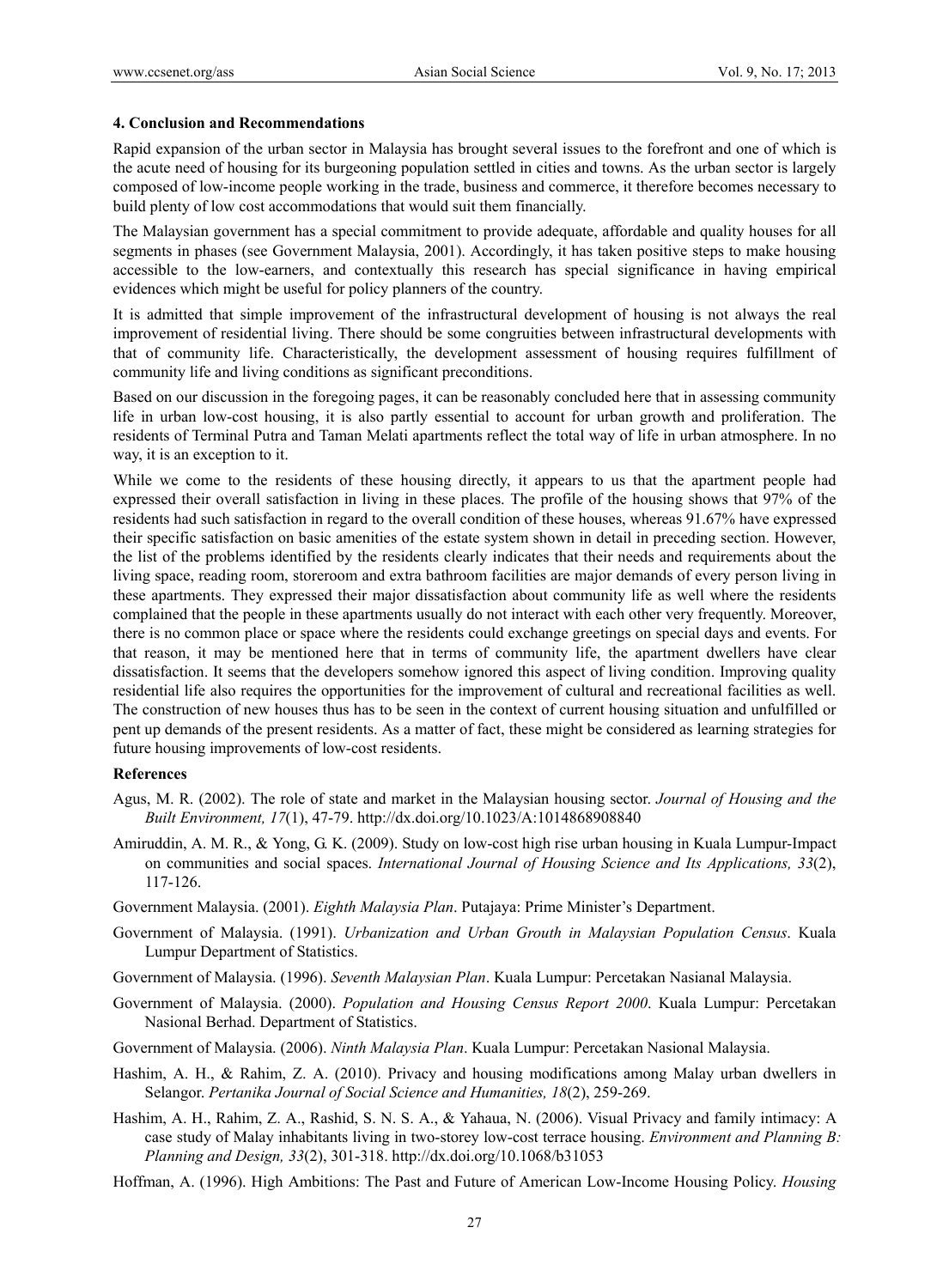*Policy Debate, 7*(3).

- Husna, S., & Nurijan, Y. (1987). Housing Provision and Satisfaction of low-income households in Kuala Lumpur. *Habitat International, 11*(4), 27-38. http://dx.doi.org/10.1016/0197-3975(87)90006-3
- Jones, T., Pettus, A. I. A. W., & Faia, M. P. (1995). *Good Neighbors: Affordable Family Housing.* New York: Mc Graw Hills.
- Karim, A. H. M., Zehadul, M. A. A., & Bakar, M. I. H. (1999). *Foreign Workers in Malaysia*. Kuala Lumpur: Utusan Publishers.
- Ministry of Housing and Local Government. (1998). *Housing Information Handbook*. Kuala Lumpur: Research & Development Division. National Housing Department.
- Mohit, M. A., Ibrahim, M., & Rashid, Y. R. (2010). Assessment of residential satisfaction in newly designed public low-cost housing in Kuala Lumpur, Malaysia. *Habitat International, 34*, 18-27. http://dx.doi.org/10.1016/j.habitatint.2009.04.002
- Osman-Rani, H. (1996). Malaysian Economic Performance an Overview. In M. A. Chowdhury, U. A. Malik, & M. A. Adnan (Eds.), *Alternative Perspectives in Third World Development: The Case of Malaysia.* New York: Palgrave.
- Othman, K. (Ed.). (1993). *Meeting Housing Needs Kuala Lumpur*. ISIS and Fredrich Ebert Stifting.
- Rahim & Co. Research. (1994). The Klang Valley Condominium market 1994 and beyond. Kuala Lumpur: Rahim & Co. Research.
- Razali, A. (1993). *Transit House: privatization of low cost housing in Peninsular Malaysia.* A paper presented in an International Seminar and Exhibition on Low Cost Housing. Penang: University Science Malaysia.
- Salleh, A. G. (2008). Neighbourhood Factors in Private Low Cost Housing in Malaysia. *Habitat International, 32*(4), 485-494. http://dx.doi.org/10.1016/j.habitatint.2008.01.002
- Salleh, A. G. (2010). *Housing and Environment in Abdullah Malim Baginda* (ed.). Social Development in Malaysia. Kuala Lumpur: Malaysian Strategic Research Centre.
- Salleh, A. G., & Lik, M. L. (1997). *Low-cost Housing in Malaysia*. Kuala Lumpur: Utusan Publisher.
- Salleh, A. G., & Yusof, N. (2006). *Residential Satisfaction in Low-cost Housing in Malaysia*. Pulan Pinang University Sains Malaysia.
- Sirat, M., Hamat, A. F. C., Aziz, A. R. A., Rahim, A., Saleh, H., & Yaakob, U. H. (1999). *Low-cost Housing in Urban-Industrial Centres of Malaysia: Issues and Challenges*. Pulan Pinang: University Sains Malaysia.
- Stephen, K. M., & David, J. D. (1987). Sites and Services and Subsidies: The Economics of Low-Cost Housing in Developing Countries. *World Bank Economic Review, 1*(2).
- Suhaida, M. S., Tawil, N. M., Hamzah, N., Che-Ani, A. I., & Tahir, M. M. (2010). A Conceptual Overview of housing affordability in Selangor, Malaysia. *Proceeding of World Academy of Science, Engineering and Technology, 72*, 45-47.
- Syafiee, S. (n. d.). *Low-Medium Cost Housing in Malaysia: Issues and Challenges*. Mimeograph.
- Tan, S. H. (1980). Factors influencing the location, layout and scale of low-cost housing in Malaysia. In S. H. Tan, & H. Sendut (Eds.), *Public and private housing in Malaysia*. Kuala lumpur: Heinemann Educational Books (Asia) Ltd.
- Zainun, N. Y. (2010). Forecasting Low-Cost Housing Demand in Johor Bahru, Malaysia: Using Artificial Neural Networks (S'ANN). *Journal of Mathematics Research, 2*(1), 14-25.

### **Notes**

Note 1. An apartment in Malaysia is little different from condominium which is usually identified as "a block with multiple dwelling units which allow for sharing of ownership and use of exclusive common areas, facilities and services to individual owners" (Rahim & Co. Research, 1994). Based on this definition, this research has identified a few common facilities for a condominium, which varies from one another. Low-cost apartment does not provide many facilities as compared to high-cost condominium. Condominium living in Malaysia started in the late 1970s especially in high density towns and cities (see Rahim & Co. Research, 1994).

Note 2. Affordable family housing is usually popularized by the Government to allow low-income people to